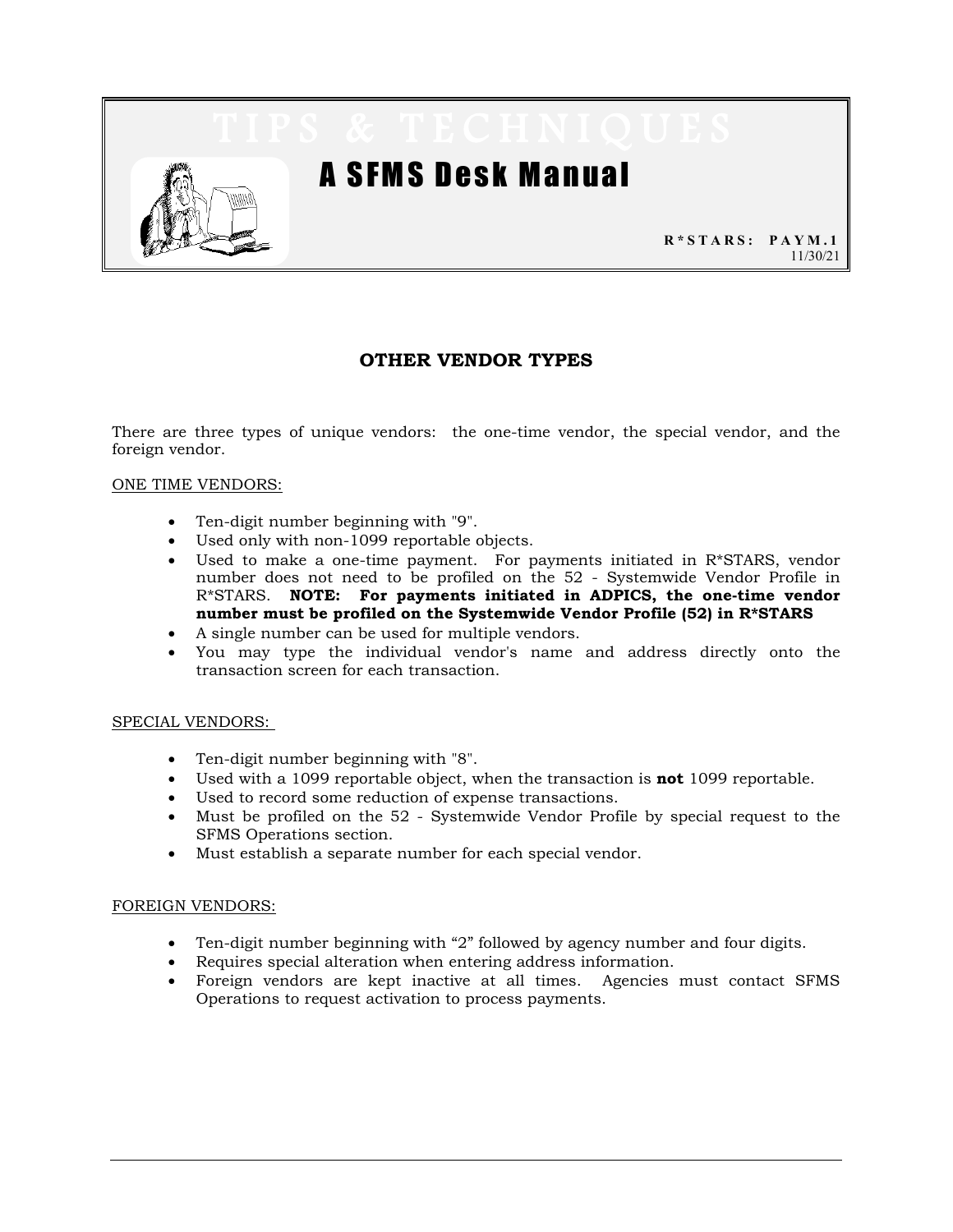#### **ONE TIME VENDORS**

#### **Numbering Convention**

One time vendor numbers begin with a "9" followed by any nine digits your agency chooses. A sample one-time vendor number for Department of Administrative Services is: 9107000001. (Note: using less than a ten-digit number has been known to create problems with the system.)

If one time vendor payments are to be initiated in  $R*STARS$ , agencies may want to develop an internal numbering scheme for their one-time vendors to facilitate reporting and inquiry. For example: the DAFR7910 - Vendor Transaction History is sorted by vendor number and then by vendor name. The report is requestable by agency and for a specific vendor number range. If an agency wanted to capture one time vendor payments made for a specific purpose, they could internally establish a vendor number that would be used whenever a payment was made for that purpose. Whenever the Vendor Transaction History was printed, all the payments made for that specific purpose would be captured under that one vendor number. These vendor numbers do not need to be profiled on the 52 - Systemwide Vendor Profile for this to occur. It requires only that the agency establish internal procedures to accomplish their schema. Remember, the vendor does not need to be profiled on the 52 screen for a one-time payment. SFMS encourages agencies not to profile these vendors.

#### **Cautions**

Frequently used vendors **must** have an established, separate vendor number.

All 1099 reportable payments **must** have the recipients tax ID number established prior to processing the payment - even if the agency only intends to pay the vendor one time. The system has an edit that will not allow 1099 reportable payments to be made using a one-time vendor number.

Tracking capabilities for one time vendor payments is limited.

See the section on Special Vendors if circumstances require you to use a 1099 reportable comptroller object for a non-1099 reportable transaction.

### **Adding a one-time vendor number to the 52 - Systemwide Vendor Profile:**

If a one-time vendor payment is initiated in ADPICS, the one time vendor number is **required** to be profiled in R\*STARS.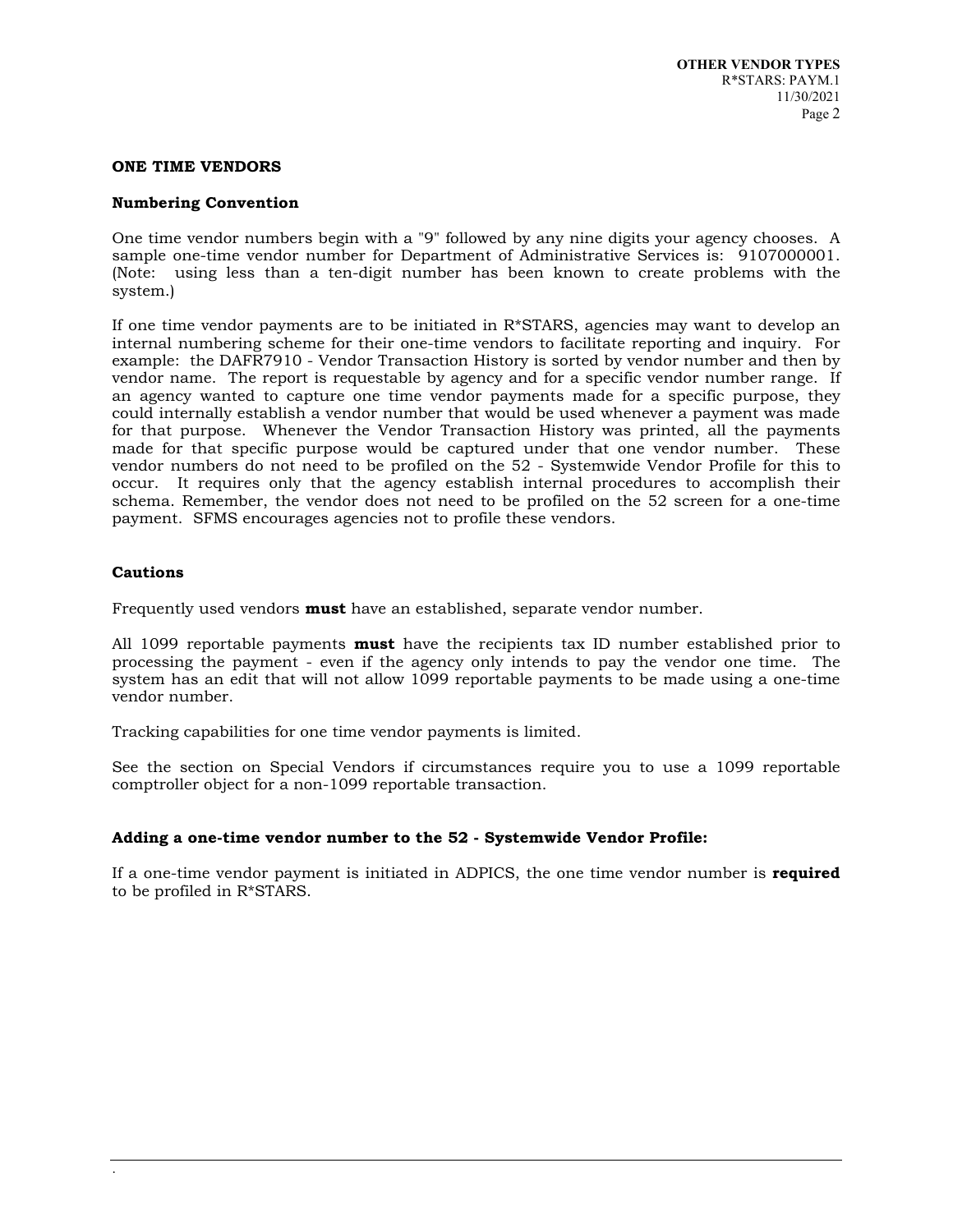• Access the Systemwide Vendor Profile:

| S052 VER 2.0                                        | STATE OF OREGON           | 01/13/05 02:03 PM                                                            |
|-----------------------------------------------------|---------------------------|------------------------------------------------------------------------------|
| LINK TO:                                            | SYSTEMWIDE VENDOR PROFILE | <b>PROD</b>                                                                  |
| VENDOR NO:                                          |                           | NAME CONTROL: UPDATE MAIL CODE: Y                                            |
| VENDOR NAME:                                        |                           |                                                                              |
| <b>SEARCH NAMES:</b>                                |                           |                                                                              |
|                                                     |                           |                                                                              |
| ALT VENDOR/FID: 1099 IND: FEI/SSN IND: REASON CODE: |                           |                                                                              |
| VENDOR TYPE: OWNRSHP CD: 2ND TIN NTC: VN STATUS:    |                           |                                                                              |
| ADDRESS:                                            |                           |                                                                              |
|                                                     |                           |                                                                              |
|                                                     |                           |                                                                              |
|                                                     |                           |                                                                              |
| CITY:                                               | ST: ZIP:                  | <b>CNTRY:</b>                                                                |
| VENDOR CONTACT:                                     |                           | TAX OFFSET EXMPT: N                                                          |
| <b>TELEPHONE:</b>                                   | EXT: FAX:                 | HOLD RSN:                                                                    |
| PDT: MA EMAIL:                                      |                           | PNI:                                                                         |
| AGY: CONTACT:                                       |                           | PHONE:                                                                       |
|                                                     |                           | DIR DEP DATE:                                                                |
| W9 REQUEST DATE: BU/WH EFF DATE:                    |                           | STATUS CODE: R                                                               |
| EFF START DATE: 01132005 EFF END DATE:              |                           | LAST PROC DATE:                                                              |
|                                                     |                           |                                                                              |
|                                                     |                           | F1-HELP F3-DEL F5-NXT F6-51 F9-INT F10-SAVE F11-SAVE/CLR ENTER-INQ CLEAR-EXT |

• Complete the required fields on the screen:

| <b>VENDOR NO:</b>         | Type a "9", and nine digits as determined by your agency.                                 |  |  |  |
|---------------------------|-------------------------------------------------------------------------------------------|--|--|--|
| NAME CONTROL:             | Enter "XXXX".                                                                             |  |  |  |
| <b>VENDOR NAME:</b>       | Type your agency's name and payment description in this field.<br>EX: DOR-Revenue Refunds |  |  |  |
| $1099$ IND:               | Type "N" for no.                                                                          |  |  |  |
| FEI/SSN IND:              | Type "O" for other.                                                                       |  |  |  |
| REASON CODE:              | Type "ADD"                                                                                |  |  |  |
| <b>VENDOR TYPE:</b>       | Type "7".                                                                                 |  |  |  |
| ADDRESS, CITY,            |                                                                                           |  |  |  |
| ST, ZIP CODE:             | Enter your agency's address.                                                              |  |  |  |
| OWNERSHIP CODE: Type "A". |                                                                                           |  |  |  |
| TELEPHONE:                | Enter" $0's''$ or " $9's''$ .                                                             |  |  |  |
| TAX OFFSET                |                                                                                           |  |  |  |
| EXEMPT:                   | Type "N" for no.                                                                          |  |  |  |
| AGY:                      | Type your agency number.                                                                  |  |  |  |
| CONTACT:                  | Type the name of the person to contact at your agency for<br>questions.                   |  |  |  |
| PHONE:<br>PAYMENT DIST    | Type the phone number of the agency contact.                                              |  |  |  |
| TYPE:                     | Type "MA".                                                                                |  |  |  |
| STATUS CODE:              | Type "R" for request for activation.                                                      |  |  |  |
|                           |                                                                                           |  |  |  |

• Press F10-SAVE to save the record.

.

• The record is activated by the SFMS Operations section.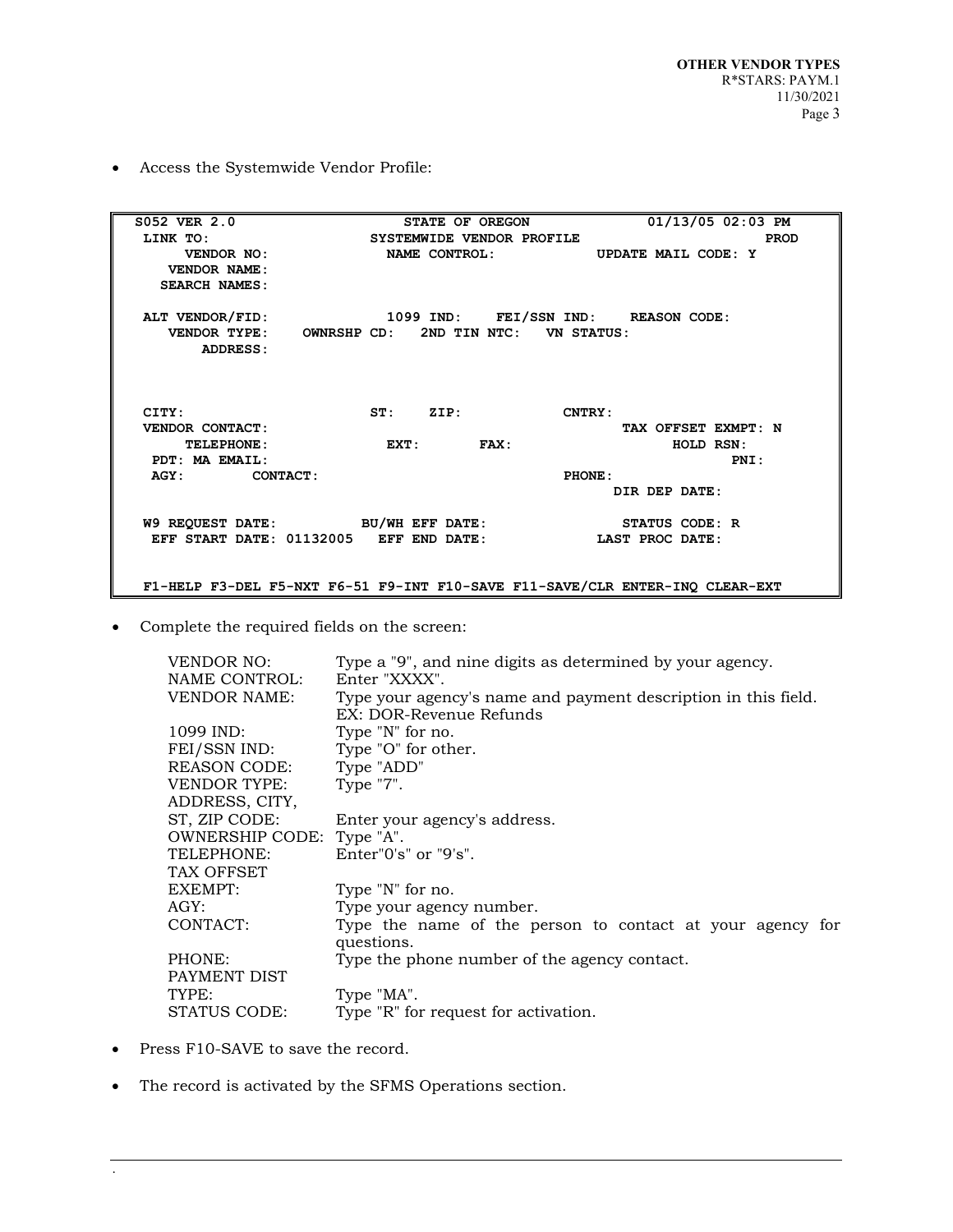To initiate an ADPICS one time vendor payment, each individual vendor must be established with their name and address in ADPICS as a unique number and interfaced to R\*STARS.

### **Processing a one-time vendor payment in R\*STARS:**

When using a One Time Vendor Number, you can change the name and address on the payment processing screens. This allows a single one-time vendor number to be used for multiple vendor names and addresses. Payment processing with a one-time vendor number is not limited by the dollar amount (assuming all standard payment processing edits are met).

The system does not allow a one-time vendor payment to process that is coded to a 1099 reportable comptroller object. All 1099 reportable payments must have the recipient's tax ID number profiled to process a payment even if the agency intends to make only one payment to the vendor. See the section on Special Vendors if circumstances require you to use a 1099 reportable comptroller object for a non-1099 reportable transaction.

To make a payment to a one-time vendor that has been entered on the 52 Systemwide Vendor Profile, enter batch header information on the 500 screen. On the transaction position your cursor in the vendor number or vendor name field. Press **F1** to select the vendor number and return it to the transaction. Type the correct vendor name and address into the appropriate fields. Complete the screen and press **F10** to save. If payments are being made to multiple one time vendors, it is necessary to retype the vendor name and address each time a new transaction is initiated otherwise the vendor name and address from the 52 profile will default on the warrant.

If the vendor number is NOT profiled, type in a one-time vendor number beginning with a "9" with the vendor's name and address.

#### **SPECIAL VENDORS**

Sometimes a payment or reduction of expense needs to be made to a non-1099 reportable vendor and a 1099 reportable object. This transaction requires the use of a Special Vendor number which must be profiled on the 52 - Systemwide Vendor Profile.

This process bypasses the SFMA 1099 reporting system. Do not attempt to establish an '8' vendor to bypass the 1099 reporting system just because your agency will be paying the vendor one time for an amount less than \$600 and with an object which is 1099 reportable. The IRS issues fines for those who make 1099 reportable payments but fail to report the payment. Agencies choosing to use a special vendor number to issue a payment or record a reduction of expense, assume additional risk and responsibility for these transactions.

To add a Special Vendor, the "Request for Special Vendor Number" form (Example: Attachment A; a copy of the form can also be found in the SFMS Desk Manual: APPENDIX A, "R\*STARS FORMS") must be completed and sent to the SFMS Operations section for authorization to be added to the system. Records added by agencies will not be activated.

These vendor numbers are to be used in the following circumstances:

• To record receipt of monies from a third party related to a 1099 reportable object without reducing the amount to be reported on the payee's 1099 statement.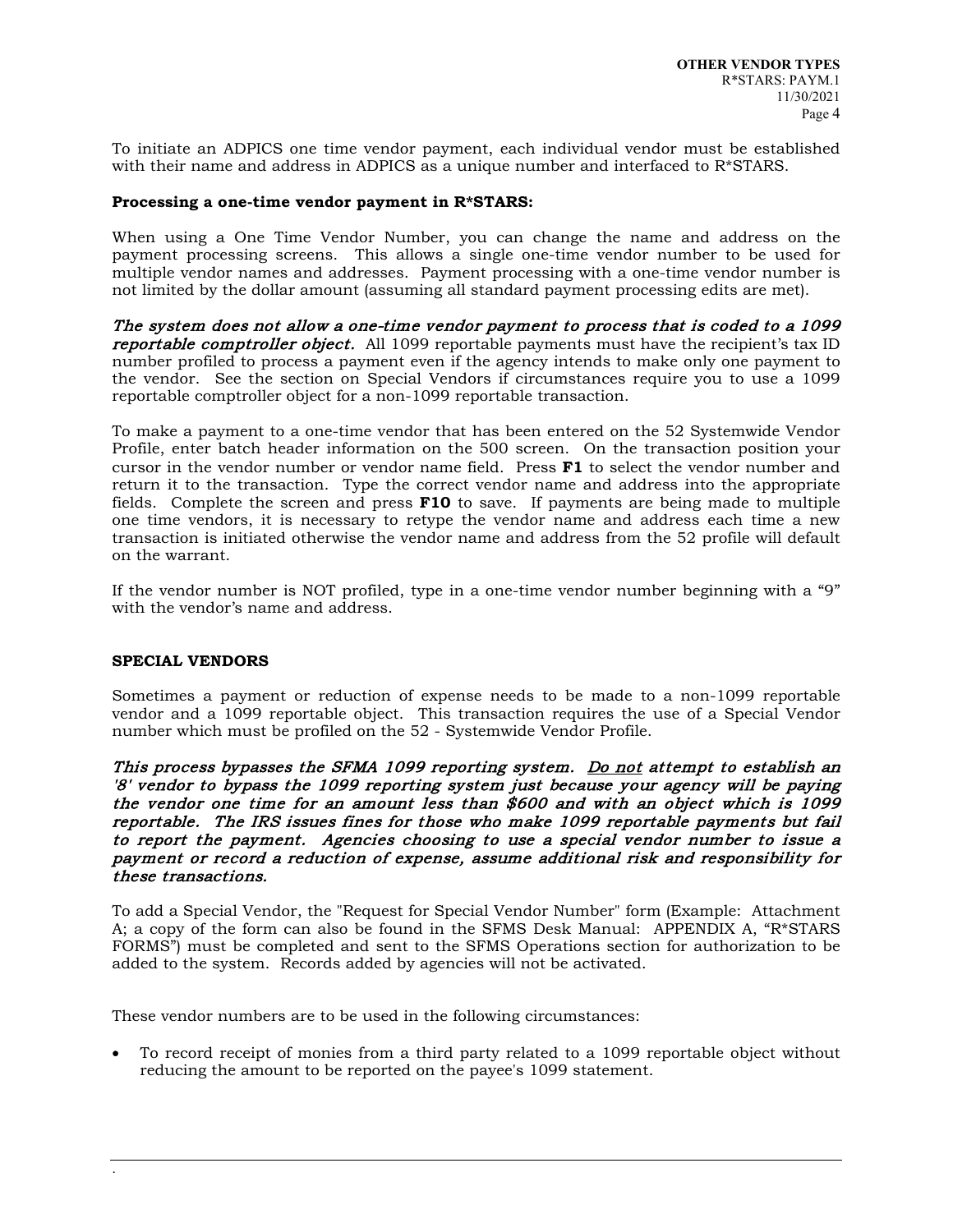• To allow payment to a payee for a non-1099 reportable vendor using a 1099 reportable object.

Unlike one-time vendors, you cannot type the name and address directly into the transaction screen. The "8" vendor numbers require that a new vendor profile request must be submitted and established for each name and address.

### **Numbering Convention:**

- If recording a special reduction of expense, enter "8" followed by the Tax ID Number (TIN) of the vendor to whom the original payment was made.
- If used to make a payment, enter "8" followed by the TIN of the vendor.

All transactions using a vendor number "8" will be reviewed by SFMS periodically to ensure this exception is not abused.

#### **FOREIGN VENDORS**

#### **Definition:**

A foreign person includes a nonresident alien individual, a foreign corporation, a foreign partnership, a foreign trust, a foreign estate, and any other person that is not a U.S. person.

Foreign persons are subject to U.S. tax at a 30% rate on income they receive from U.S. sources that consists of:

- Rents
- Royalties
- Compensation for, or in expectation of, services performed
- Interest
- Dividends
- Premiums
- Annuities
- Substitute payments in a securities lending transaction

Other fixed or determinable annual or periodical gains, profits, or income

#### **Numbering Convention:**

Foreign vendor numbers begin with a "2" followed by your agency number and four digits. Foreign vendor numbers are not specific to the vendor therefore before entering a new foreign vendor a search should be made to see what the next available foreign vendor number is for your agency. This search can be done by accessing the 52 screen, enter a "2" followed by your agency number and <Enter>. This will recall the first foreign vendor number for your agency. Scroll through (F5) the vendor numbers to look for your next consecutive foreign vendor number.

### **Entering Foreign Addresses**

Postal standards require that foreign addresses have the country name printed underneath the address. ADPICS and R\*STARS however do not print anything below the city/st/zip code line. Use the following instructions as a workaround: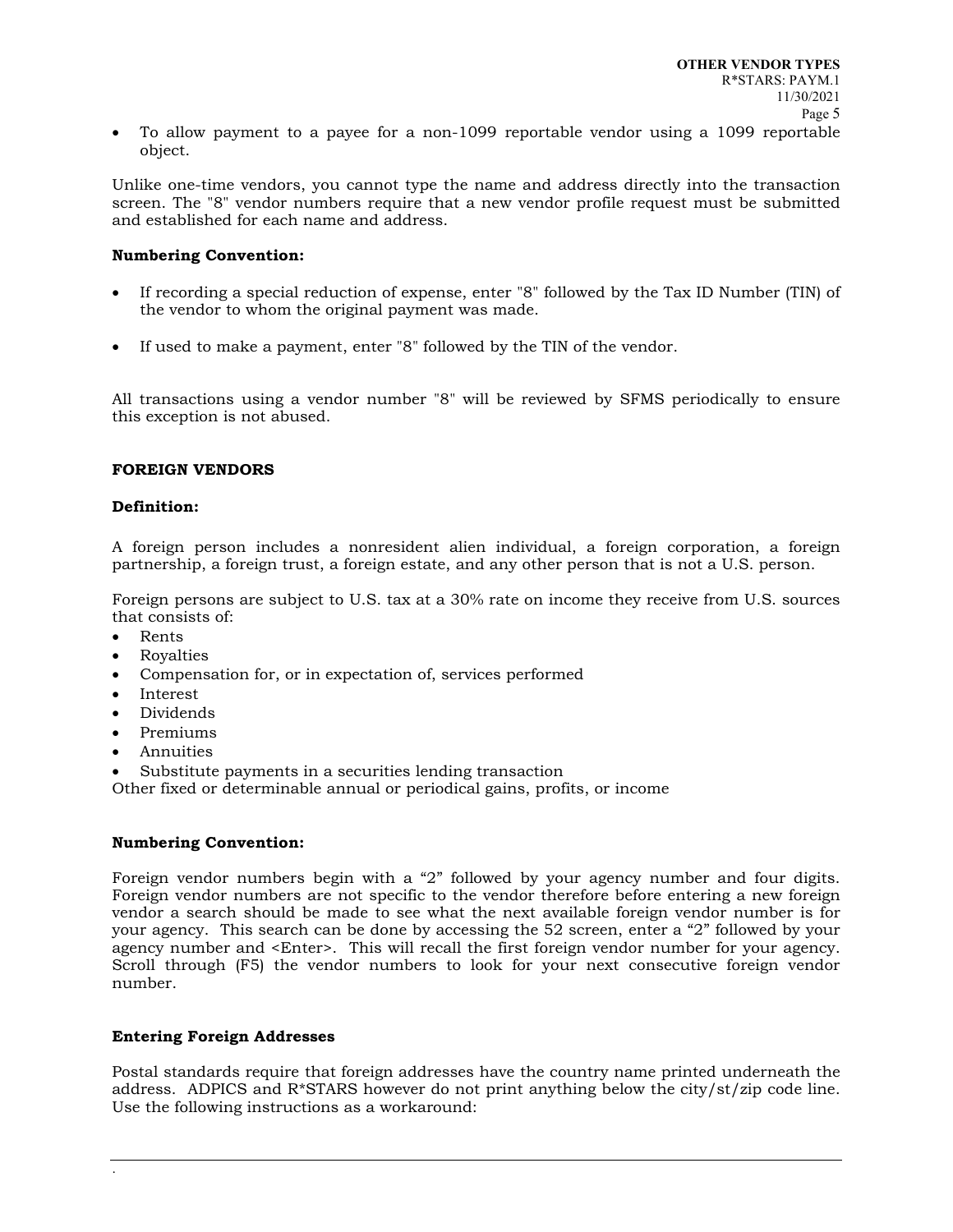#### CANADA:

When entering a Canadian address, the "COUNTRY" field should contain 'CANADA'. Enter the Canadian postal code into the "Zip" field, three characters before the space and three after.

The Canadian province codes are:

| ΑB  | Nova Scotia          | NS  |
|-----|----------------------|-----|
| BC. | Ontario              | OΝ  |
| MВ  | Prince Edward Island | PE. |
| NB  | <b>Ouebec</b>        | PO  |
| NF  | Saskatchewan         | SK. |
|     |                      |     |

If there is an address line that is not used:

- 1. Enter the city, province and postal code on the first unused address line and enter the country in the "City" field.
- 2. Enter 'XX' in the "St" field, the postal code in the "Zip" fields and 'CANADA' in the "Country" field.

```
ADDRESS: 105 SCARBORO AVE SW
CALGARY AB T3C 2H2<br>CITY: CANADA
                                 ST: XX ZIP: T3C 2H2
COUNTRY: CANADA
```
#### If all address lines are used:

- 1. Enter the city, province and country in the "City" field. Try to move the country as far right as possible.
- 2. Enter 'XX' in the "St" field, the postal code in the "Zip" fields and 'CANADA' in the "Country" field.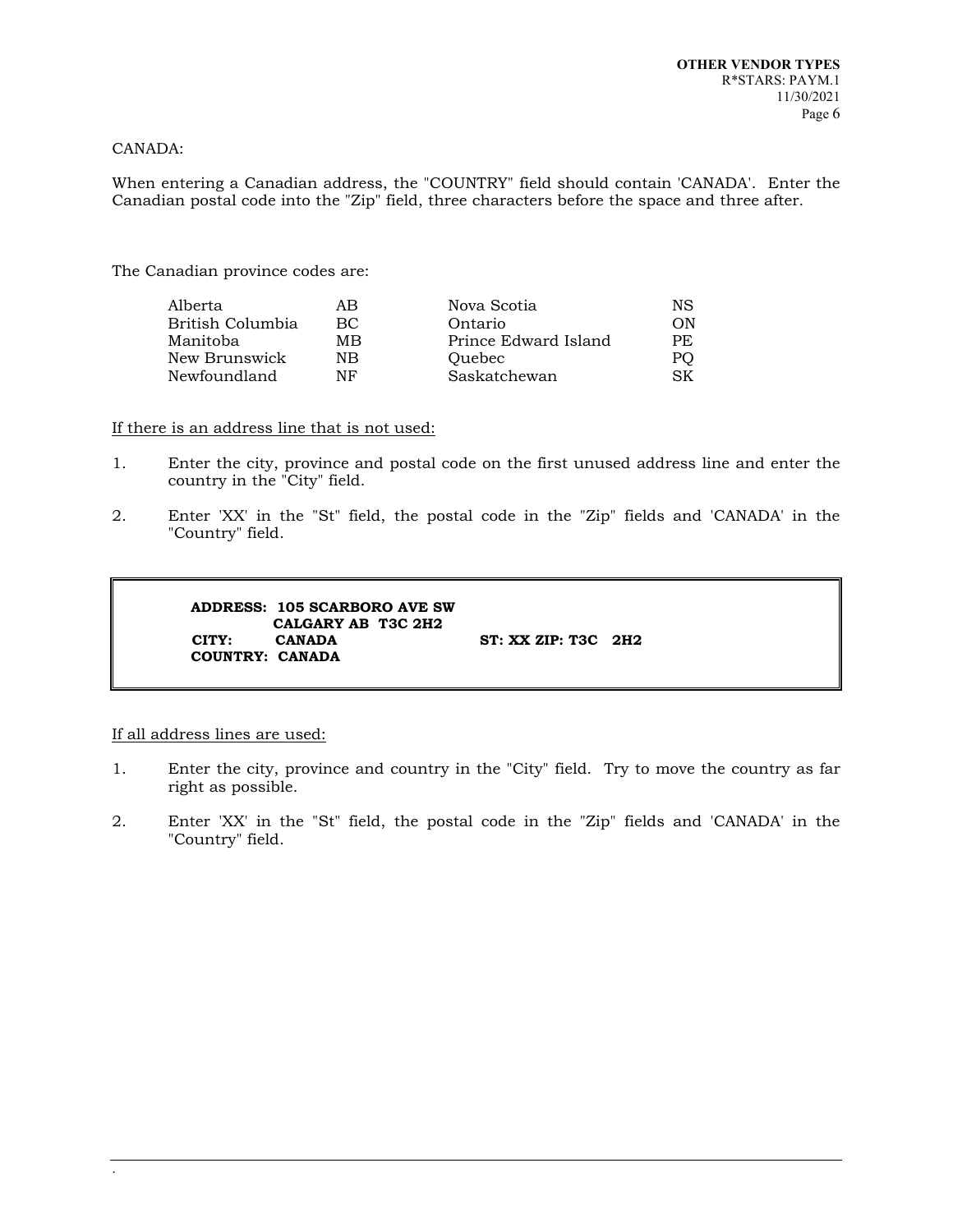**ADDRESS: EXPORT DIVISION GOVERNMENT SALES ATTN: ACCOUNTS RECEIVABLE 105 SCARBORO AVE SW CITY: CALGARY AB CANADA ST: XX ZIP: T3C 2H2 COUNTRY: CANADA**

#### OTHER COUNTRIES:

If there is an address line that is not used:

1. Enter the city, province and postal or zip code on the first unused address line. Enter the country in the "City" field.

 **ADDRESS: GPO BOX 1649 HOBART TASMANIA 7001 CITY: AUSTRALIA ST: XX ZIP: XXXXX** 

 **COUNTRY: AUSTRALIA**

If all address lines are used:

.

- 1. Enter the city, province and country in the "City" field. Try to move the country as far right as possible.
- 2. Enter 'XX' in the "ST" field.
- 3. Enter "X"'s into the first part of the "Zip Code" field.
- 4. Type the country name into the "Country" field.

 **ADDRESS: EXPORT DIVISION GOVERNMENT SALES ACCOUNTS PAYABLE** GPO BOX 1649<br>**CITY:** HOBART TASM  **FIGURE TASMANIA AUS** ST: XX ZIP: 7001  **COUNTRY: AUSTRALIA**

Due to the high instance of tax withholding on foreign vendors for supplies and for services performed outside of the U.S., all foreign vendors in an inactive status. Foreign vendors provide a unique challenge in that our obligation for tax withholding changes for each payment. Since SFMA is a statewide system, available to all agencies, the tax liability must be monitored by payment.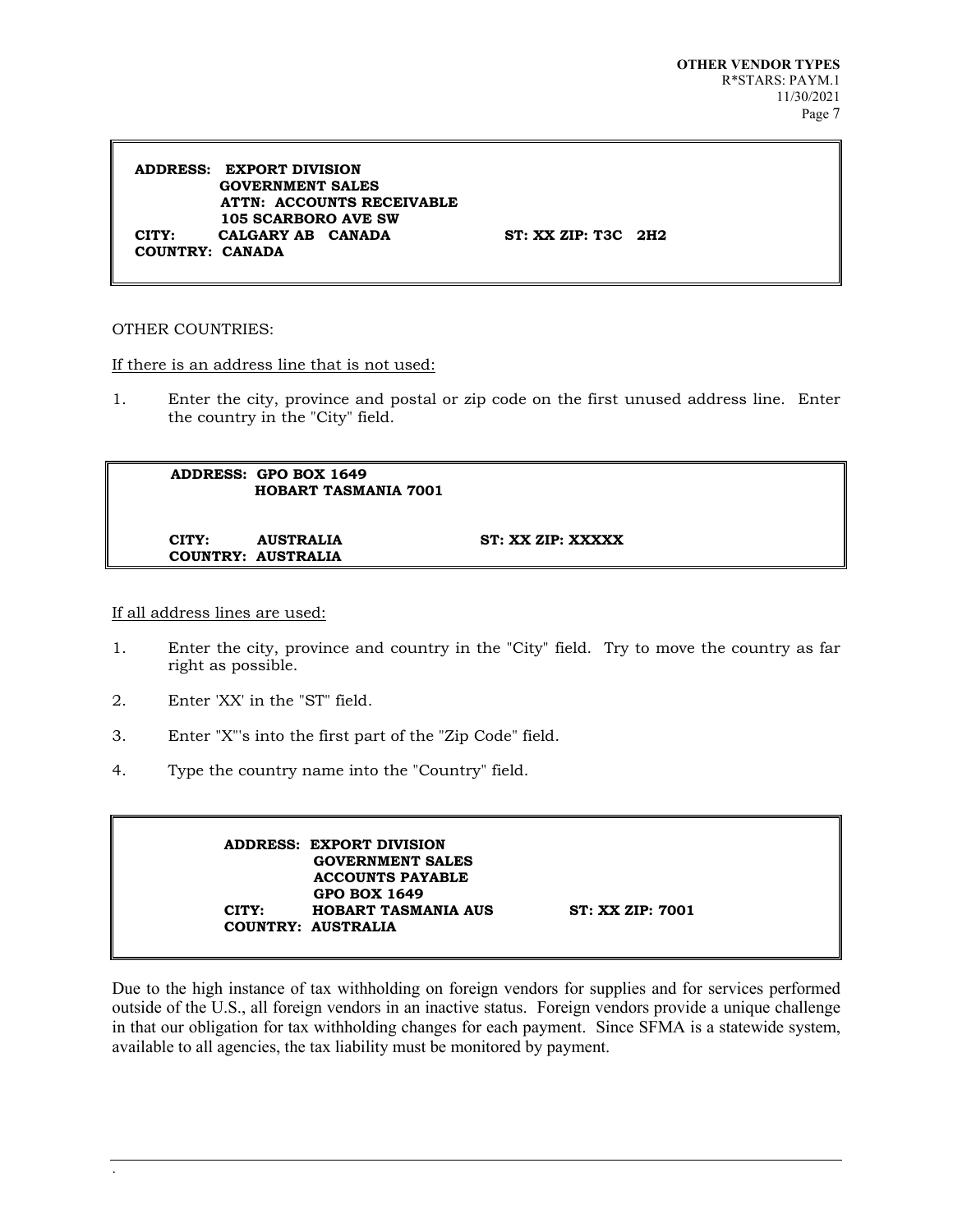### **Issuing a payment to a foreign vendor:**

The following information will be required:

- 1. Vendor number on R\*STARS
- 2. Purpose of the payment i.e. for services or supplies
	- If the payment is for both services and supplies, code each part appropriately to avoid tax withholding on supplies.
- 3. Where the service is being performed
- A. If the payment is for supplies, the backup withholding coding will be removed, and the vendor will be activated. The payment will be issued with no withholdings. The following day, the foreign vendor will be re-inactivated. Do not call days in advance to have a foreign vendor activated.
- B. If the payment is for services that are performed outside of the U.S, the backup withholding coding will be removed, and the vendor will be activated. The payment will be issued with no withholdings. The following day, the foreign vendor will be re-inactivated. Do not call days in advance to have a foreign vendor activated.
- C. If the payment is for services that are performed inside the U.S., and the vendor did not include a U.S. TIN on form W-8, the vendor will be activated with a backup withholding date. The payment will be issued with a 30% withholding from the services related portion. The following day, the foreign vendor will be re-inactivated. Do not call days in advance to have a foreign vendor activated.
- D. If form W-8 was returned with a TIN, the foreign vendor will remain in active status with no backup withholding coding on the 52 profile.

For more information on entering foreign vendor addresses, contact Karlene Hancock with SFMS Operations at (971) 900-9769 or at [karlene.hancock@das.oregon.gov.](mailto:karlene.hancock@das.oregon.gov)